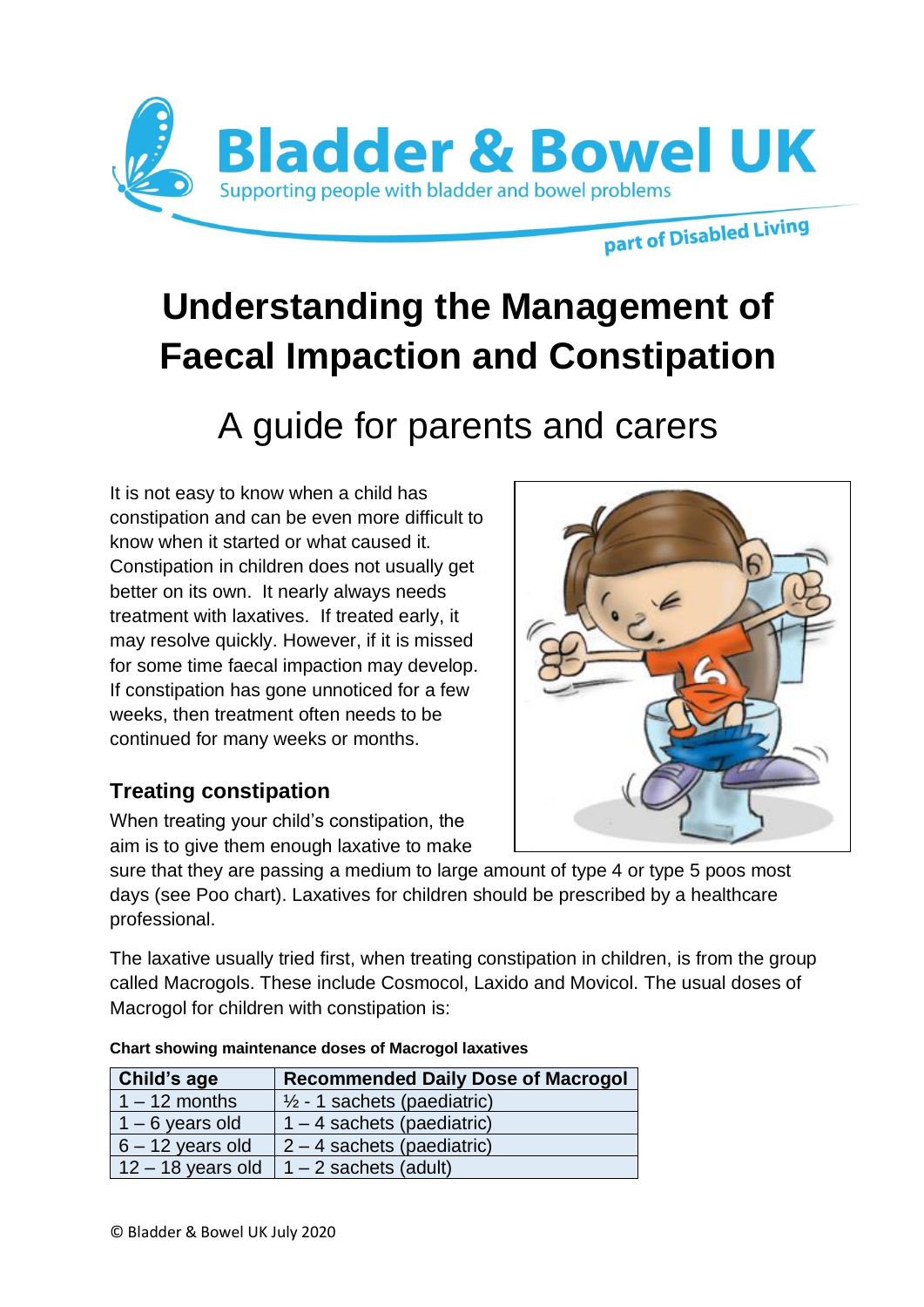If the Macrogol on its own is not working, or your child will not take it, then they may be prescribed a stimulant laxative. The ones used most often are sodium picosulfate or senna. It is not unusual for a child to need more than one type of medicine to treat their constipation.

The Macrogols work by adding water to the poo to soften it and make it easier to pass. The stimulant laxatives make the muscles of the bowel wall work more effectively, so the poo is moved along the bowel more quickly. This helps to keep it soft.

## **Faecal Impaction**

Some children are so constipated they cannot clear out all the poo that has built up in their bowel. These children are said to be impacted or to have faecal impaction. It is not always easy to know when a child has faecal impaction. Often the first sign this has happened is that the child starts to soil (there is poo in their pants). This is not their fault; they are not being naughty or lazy. They cannot stop the poo going in their pants and often do not realise it has happened until someone tells them. It is a sign that they need laxatives to treat the problem.

## **Treating impaction**

All the poo that has become stuck has to be cleared out of the bowel, otherwise the soiling will continue, and the constipation will not get better. To achieve this your child will need to take increasing doses of laxatives. This is often called a disimpaction regime. Macrogol laxatives are usually used for this.

Your doctor or nurse will tell you how many sachets of macrogol your child needs to take and for how long. The usual doses for children with faecal impaction are:

| Child's age                            | <b>Recommended Dose of Macrogol in sachets</b> |         |                 |                               |                   |                 |                 |
|----------------------------------------|------------------------------------------------|---------|-----------------|-------------------------------|-------------------|-----------------|-----------------|
|                                        | Day 1                                          | Day 2   | Day 3           | Day 4                         | Day 5             | Day 6           | Day             |
| $1 - 12$ months                        | $\frac{1}{2}$ - $\frac{1}{2}$                  | 1⁄2 - 1 | $\frac{1}{2}$ - | $\frac{1}{2}$ - $\frac{1}{2}$ | $\frac{1}{2}$ - 1 | $\frac{1}{2}$ - | $\frac{1}{2}$ - |
| $1 - 5$ years old                      |                                                |         |                 |                               | 6                 |                 |                 |
| $5 - 12$ years old                     | 4                                              |         |                 | 10                            | 12                | 12              | 12              |
| $12 - 18$ years old<br>(Adult sachets) |                                                |         |                 |                               |                   |                 | 8               |

| <b>Chart showing disimpaction doses of Macrogol laxatives</b> |  |  |
|---------------------------------------------------------------|--|--|
|                                                               |  |  |

It usually takes  $2 - 3$  days for the macrogols to start to work. By day three you may start to notice a change in your child's bowel movements. The number of days your child will need to stay on the increasing or higher doses will depend on how long it takes for them to completely empty out their bowel. You will know that their bowel has emptied because their poo will be watery (Type 7 on the poo chart overleaf). The watery poo may have little bits in it and may be any shade of brown, but if disimpaction is complete it will have no big lumps in it. This usually takes between five and seven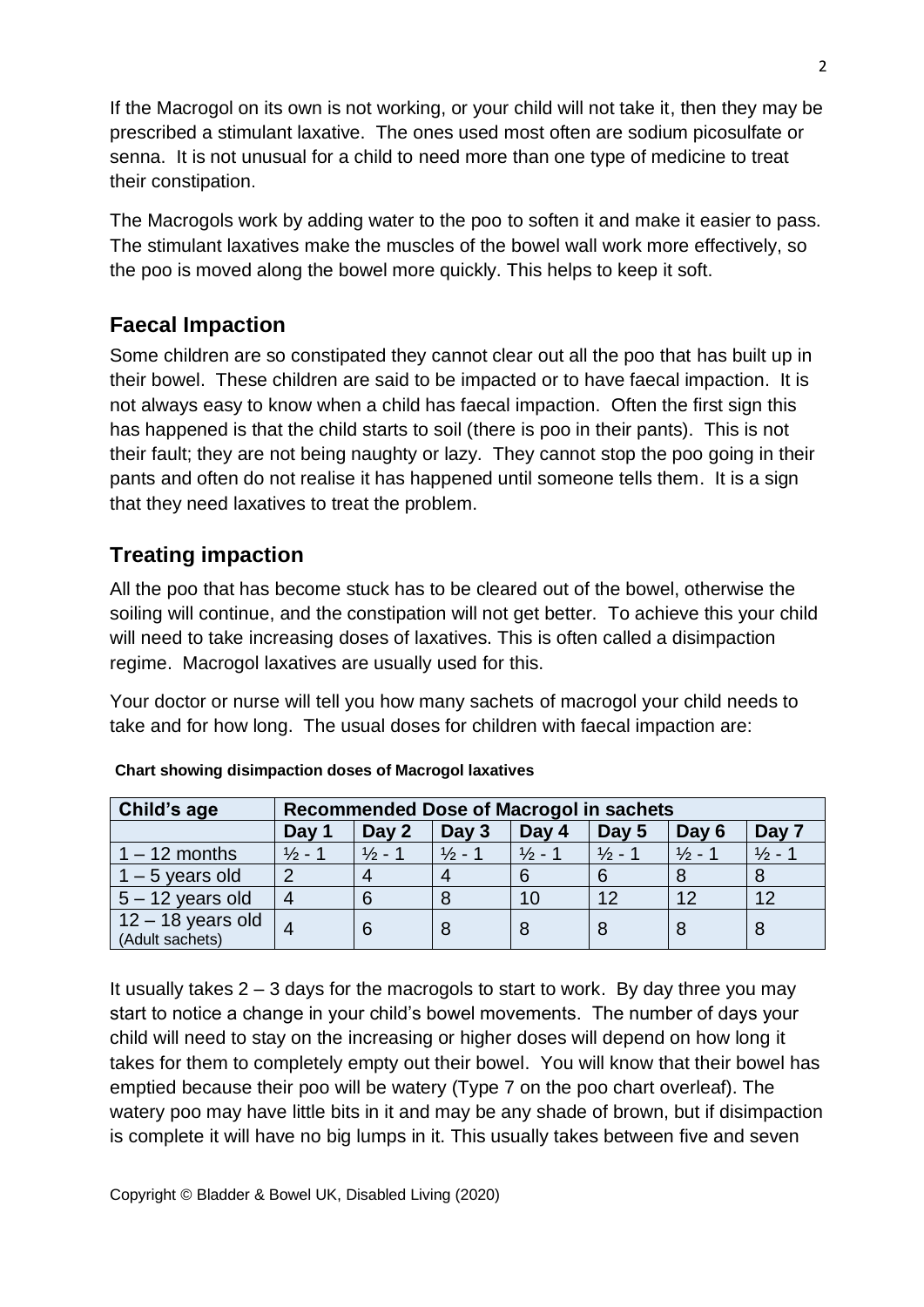days, although it could take longer. Do not continue with disimpaction for more than two weeks without the advice of your healthcare professional.

If you are unsure if your child has disimpacted then give your child some sweetcorn to eat. If appears in your child's poo within 24 hours the impaction has cleared.

### **What happens after the impaction has been treated?**

When your child has been passing type 7 poos with no lumps the laxative dose will be reduced. This may be done immediately, or it may be done gradually. Your healthcare professional will tell you when to reduce and what the new dose should be. The aim is to reduce the dose until your child is passing type 4 or type 5 stools every day. The dose at which this happens is called the maintenance dose. The usual maintenance dose is about half the disimpaction dose. This may need to be adjusted according to your child's progress.

Your child's bowel may have become stretched if they were very constipated for a long time or impacted. This will take time to recover, so your child may need to take the laxatives for a long time. It is usually recommended to continue with the maintenance dose of laxatives for at least



three to six months before very slowly trying to reduce them.

#### **How should I try to reduce laxatives?**

If you try to reduce the laxatives too quickly your child may struggle to poo – the constipation may come back. Always follow the advice of your healthcare professional when reducing the laxatives.

If your child's poo becomes loose (type  $5 - 7$ ) on the Bristol stool chart and they have been going for a medium to large poo most days, then that would indicate that they need less laxative. You could start to reduce the dose slightly.

Not all children will develop loose poos as their bowel recovers. If your child has been having soft, medium to large size poos most days for at least 3-6 months their healthcare professional may suggest that you try to reduce the laxatives slowly. If your child is on more than one laxative, it is usually suggested that you only alter the dose of one at a time.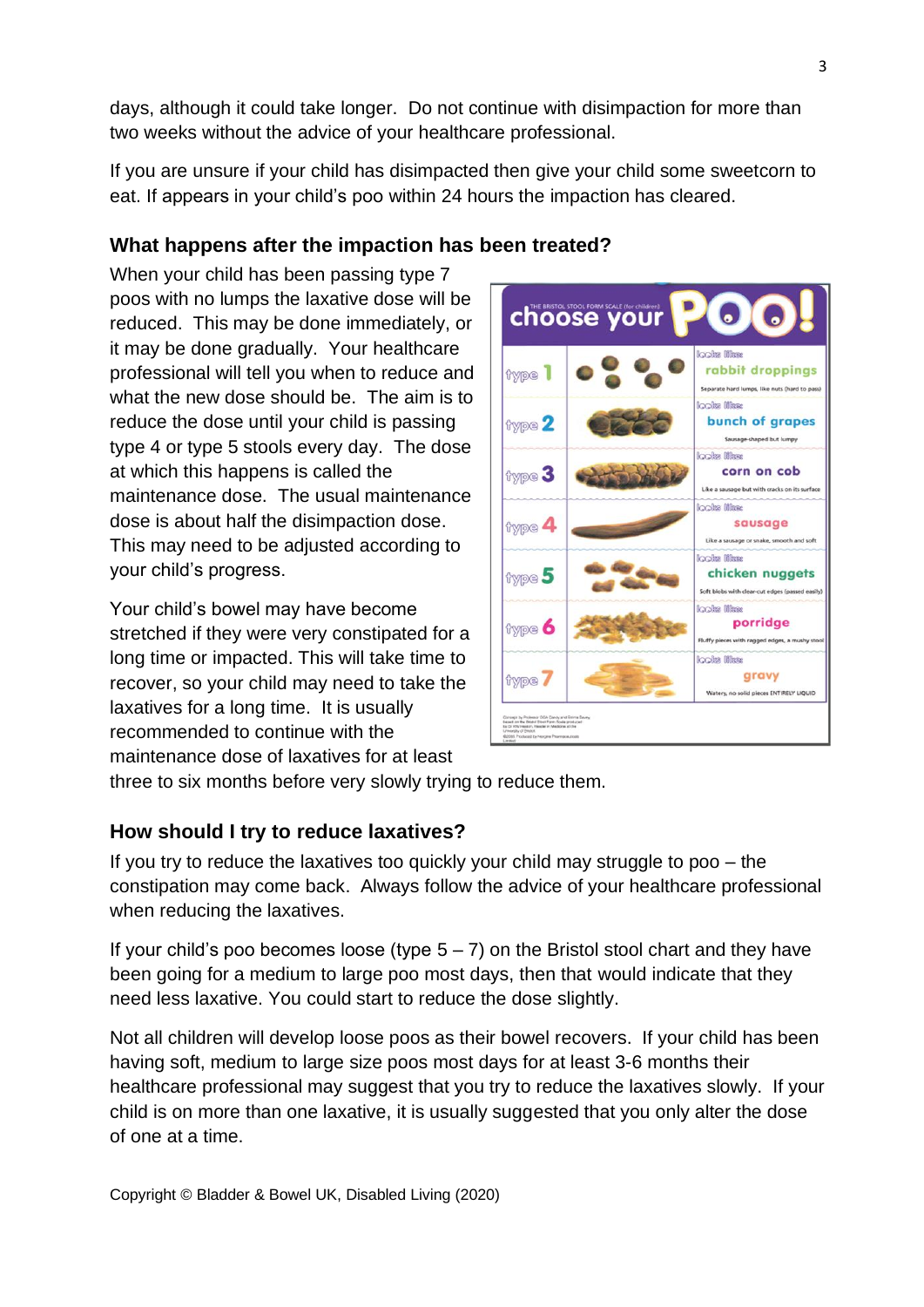It is often suggested that after your child has been on a regular maintenance dose with no problems for about 6 months you could start to reduce Macrogols by half to one sachet at a time. E.g. if your child is having two sachets every day you reduce to one and a half sachets or one sachet a day. Stay at the reduced dose for about four to six weeks before trying to reduce again.

Stimulant laxatives should also be reduced slowly. These should be reduced by about 2.5mls at a time. E.g. if your child is having 10mls of stimulant laxative (sodium picosulfate or senna) then reduce to 7.5mls a day and stay at that dose for 4-6 weeks, before trying to reduce again.

#### **What should I do if my child does not poo or the poos are hard?**

If your child is on a maintenance dose of laxatives, they may still have occasional days when the poos are smaller or harder than usual. They may also have occasional days when they do not do a poo. The amount and consistency of poo may change if they have become a bit dehydrated, due to not drinking as much as usual or because they have been unwell. The poo may also change if their diet changes or if you are trying to reduce their maintenance dose. This is not usually a problem but may result in withholding (trying not to poo) in children who have been constipated.

If your child does smaller poos than usual, if the poos are hard (type 1 or 2), if your child appears to be withholding, or if they have not done a poo at all for 24 hours or more, then you should give them extra laxatives. If you are reducing the maintenance dose and you need to give extra laxative more than once a week, then increase the daily dose to the level at which your child was last doing soft poos most days with no pain, discomfort or withholding.

There is more information on how to adjust the dose of laxatives on the Poo Nurses video at [www.thepoonurses.uk](http://www.thepoonurses.uk/)

#### **Further advice**

You should always read the leaflet that comes with any medicine that has been prescribed for your child.

Always follow the advice given to you by your child's doctor or nurse. Talk to them if you have any concerns or questions.

You may also contact the **Bladder & Bowel UK confidential helpline** at email: **[bbuk@disabledliving.co.uk](mailto:bbuk@disabledliving.co.uk)** or **Telephone: 0161 214 4591**